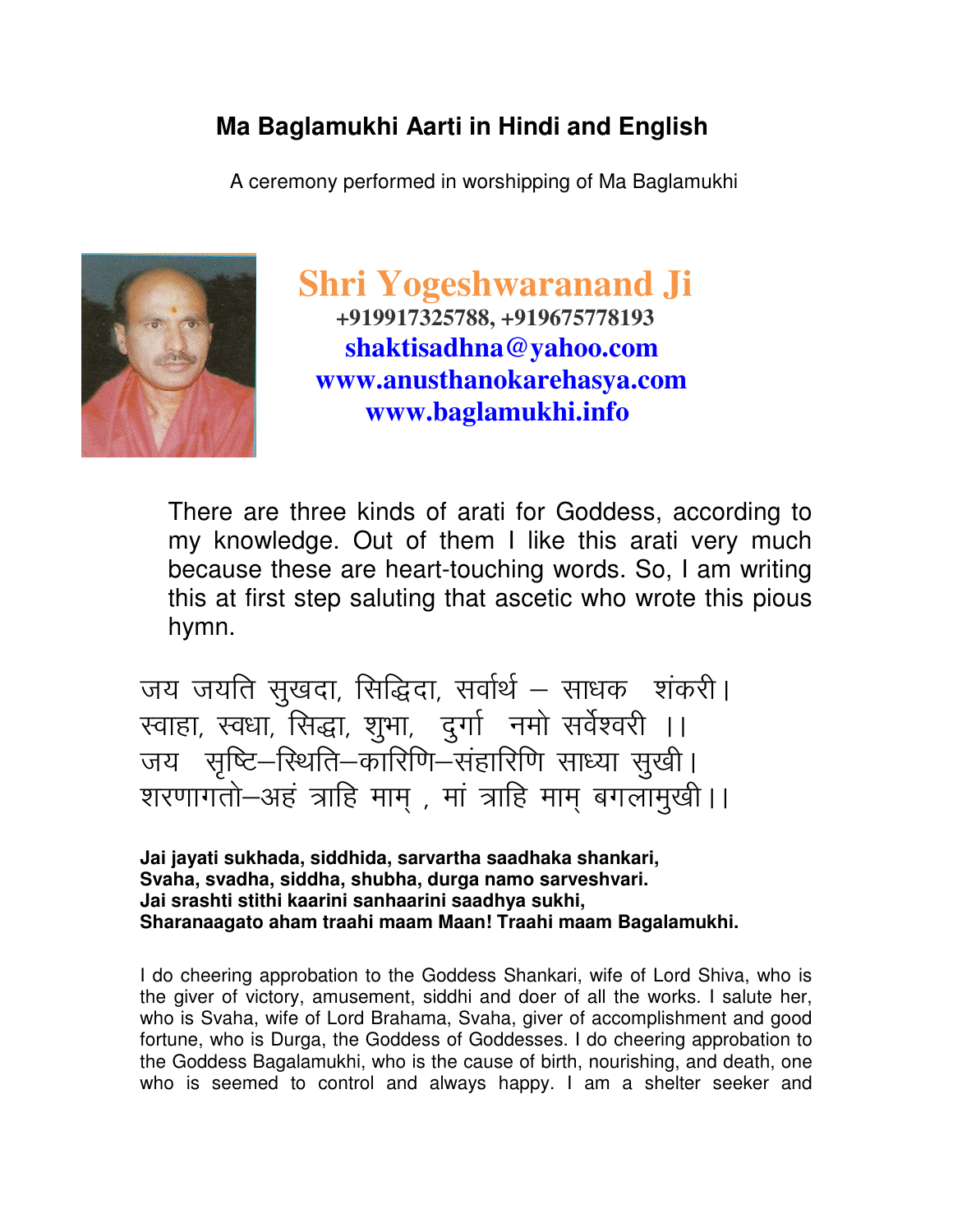approaching for protection to you my mother Bagalamukhi, please protect me, defend me.

जय प्रकृति–पुरूषात्मक–जगत–कारण–करणि आनन्दिनी। विद्या-अविद्या, सादि-कादि, अनादि ब्रहम-स्वरूपिणी ।। ऐश्वर्य-आत्मा-भाव-अष्टम, अंग परमात्मा सखी। शरणागतो-अहं त्राहि माम, मां त्राहि माम बगलामूखी।।

#### **Jai Prakarti purushaatmaka jagat kaarana karani anandini. Vidhya avidhya, saadi kaadi, anaadi Brahma svarupini. Aishvarya aatmaa bhaava ashtaka anga parmaatma sakhi. Sharanaagato-aham traahi maam Maan! Traahi maam Bagalamukhi.**

I do cheering approbation to the Goddess, who is nature (feminine) and the form of Purusha (mesculine), who is cause and doer of the world and the giver of pleasure, who is the intellect and non-intellect, who is the beginning of "Sa" and "Ka" (these words indicate the methods which are used in worship of Goddess Tripura Sundari. For more details please see my book Shodashi Mahavidhya. Thou are the eternal and the form of Brahma, thou are the symbol of grandeur, the eighth sense of the soul and thou are the part of Brahma. I am a shelterseeker and approaching for protection to you my mother Bagalamukhi, Please! Protect me, defend me.

जय पंच–प्राण–प्रदा–मुदा, अज्ञान–ब्रहम–प्रकाशिका। सज्ञान-धृति-अज्ञान-मति-विज्ञान-शक्तिविधायिका ।। जय सप्त–व्याइति–रूप, ब्रहम विभूति शशी–मुखी । शरणागतो अहं त्राहि माम्, मां त्राहि माम् बगलामुखी ।।

**Jai panch prana prada muda, agyan Brahma prakaashika, Sangyan dhrati agyan mati vigyan shakti vidhayikaa. Jai sapta vyahrati roop, Brahma vibhuti shashi mukhi, Sharanaagato aham traahi maam Maan! Traahi maam Bagalamukhi.** 

I do cheering approbation to the Goddess, who is base of five pranas (Panch pranas) and is the source of knowledge to the fools (the persons who do not know the Absolute or indulged in worldly pleasure), who knows everything and takes cognizance of every incident, who is the knowledge for ignorant, and is the power of science. I also do cheering approbation to the Goddess, who is the form of seven tongues of Agni **sapta jivhas** of fire, who is the form of Brahma and is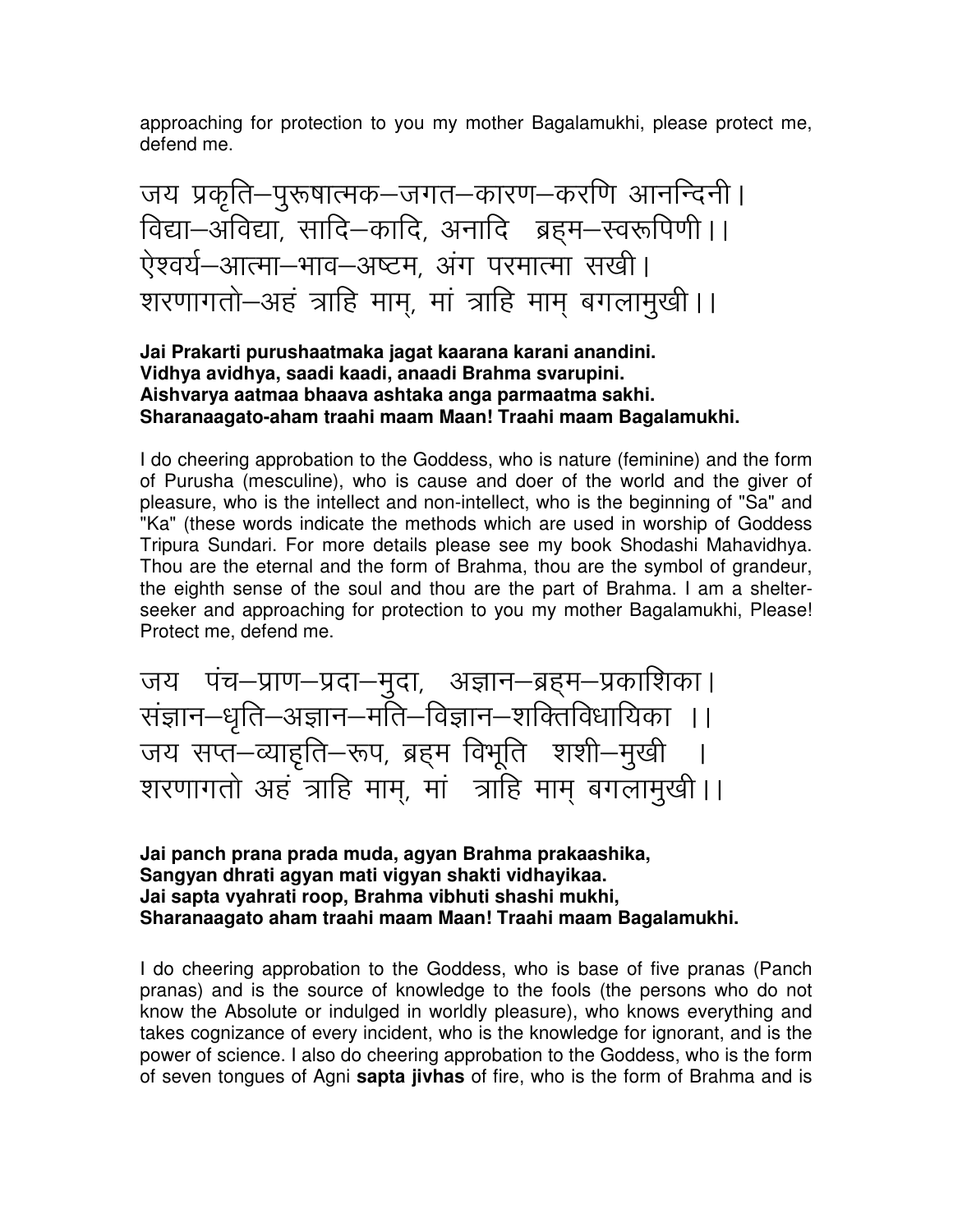the moon faced, I am a shelter-seeker and approaching for protection to mother Bagalamukhi, Please! Protect me, defend me.

आपत्ति—अम्बुधि अगम अम्ब! अनाथ आश्रयहीन मैं। पतवार श्वास-प्रश्वास क्षीण, सुषुप्त तन-मन दीन मैं।। षड़—रिपू—तरंगित पंच—विष—नद, पंच—भय—भीता दुखी। शरणागतो-अहं त्राहि माम्, मां त्राहि माम्बगलामुखी ।।

**Aapatti ambudhi agama Amba! Anaatha aashraya heen main, Patavaar shvasha prashvaasha aksheena, sushupta tana mana deena main. Shada ripu tarangit panch visha nada, panch bhaya bheeta dukhi, Sharanaagato aham traahi maam Maan! Traahi maam Bagalamukhi.** 

O mother Amba! I am surrounded with the ocean of unlimited and unsolved problems. I am orphaned, and unsheltered, the rudder of my breath and breathing in and out is weak (uncertain time of death), I am afraid with my six enemies (six senses), five rivers of poison and five kinds of fear. I am a shelter seeker and approaching for protection to you Mother Bagalamukhi, Please! Protect me, and defend me.

जय परमज्योतिर्मय शुभम् , ज्योति परा अपरा परा। नैका, एका, अनजा, अजा, मन–वाक्–बुद्धि–अगोचरा।। पाशांकूशा, पीतासना, पीताम्बरा, पंकजमुखी | शरणागतो-अहं त्राहि माम, मां त्राहि माम् बगलामुखी ।। **Jai param jyotirmaya shubham, jyoti paraa aparaa paraa. Naika, eka, anajaa, ajaa, mana vaka buddhi agocharaa. Paashaankusha, peetaasanaa, pitaambaraa pankaja mukhi. Sharanaagato aham traahi maam Maan! Traahi maam Bagalamukhi.** 

I do cheering approbation to the Goddess, sited on yellow asana, wearing yellow clothes, having pasha and ankusha (noose and iron made hook), having face like lotus, you are ultimate resplendent, fortune, luster, transcendental and mundane. You are also the innumerable, only one, unborn, born, sense, speaking power, mind and not perceptible. I am a shelter seeker and approaching for protection to you mother Bagalamukhi, Please! Protect me, defend me.

भव–ताप–रति–गति–मति–कूमति, कर्त्तव्य कानन अति घना। अज्ञान–दावानल प्रबल संकट विकल मन अनमना।। दुर्भाग्य-घन-हरि, पीत-पट-विद्युत झरो करूणा अमी।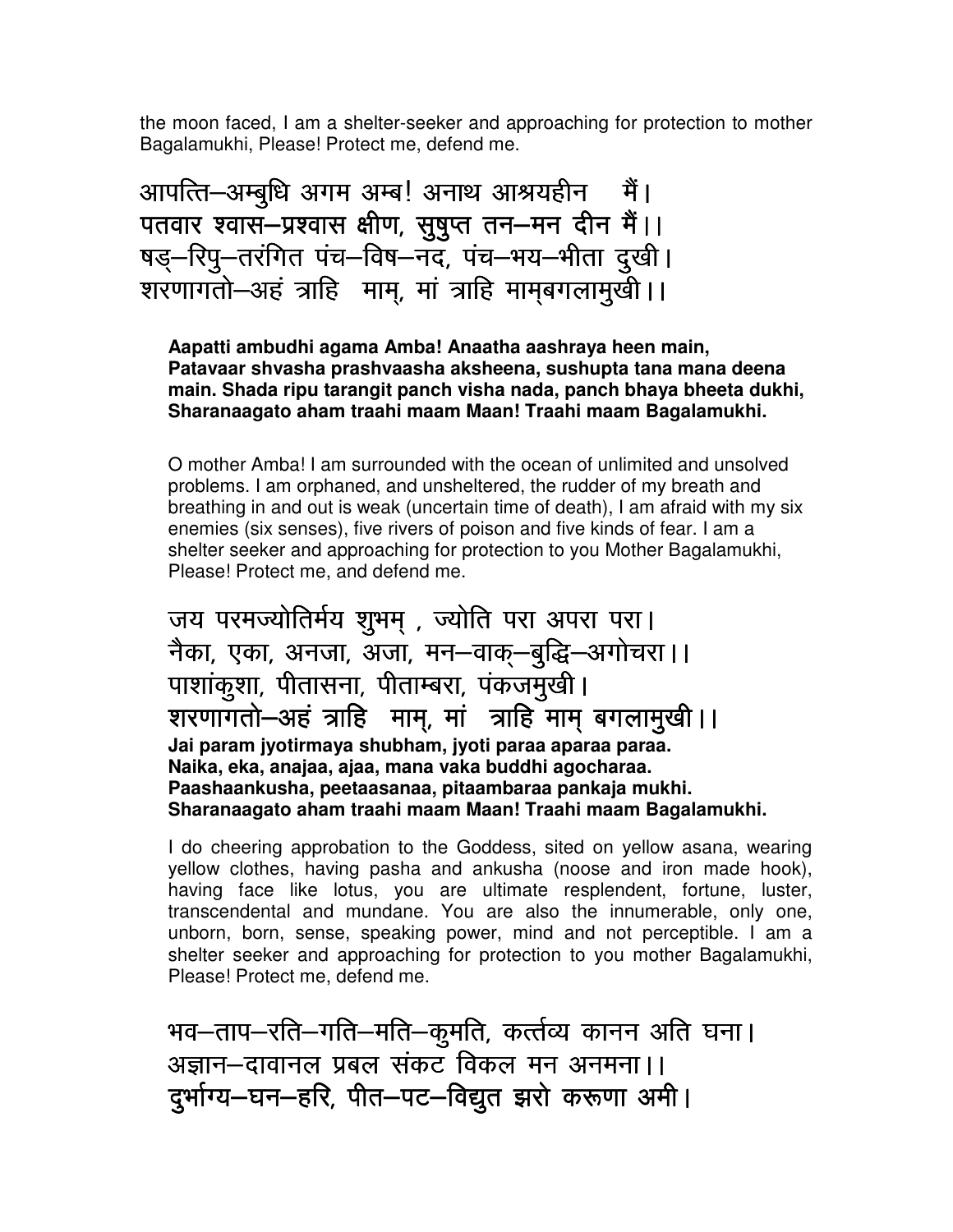# शरणागतो-अहं त्राहि माम्, मां त्राहि माम् बगलामुखी।।

**Bhava taapa rati gati mati kumati, kartavya kaanana ati ghanaa. Agyaana daavanal prabala sankata vikala mana anamanaa. Durbhagyaa Ghana hari, peeta pata vidhuta jharo karunaa ami. Sharanaagato aham traahi maam Maan! Traahi maam Bagalamukhi.** 

I am indulged in worldly pleasure, where is a dense forest of duties in which I have to face Taapa, Rati, Gati, Mati and Kumati, Tapa - The triple affliction of physical, divine and mundane. Rati - Attraction for sexual intercourse. Gati - Action. Mati - Mind. Kumati - Ill disposition, I am entrapped in the forest-fire of ignorance and troubles, due to which my heart is scattered and full of sorrow. Having yellow wrapper please remove my condensed misfortune and downpour the nectar of compassion upon me, as I am a shelter seeker and approaching for protection to you mother Bagalamukhi, Please! Protect me, defend me. ŗ

हिय-पाप पीत-पयोधि में, प्रकटो जननि पीताम्बरा!। तन-मन सकल व्याकूल विकल, त्रय-ताप-वायु भयंकरा।। अन्तःकरण दश इन्द्रियां, मम देह देवि! चतुर्दशी। शरणागतो-अहं त्राहि माम्, मां त्राहि माम् बगलामुखी ।।

**Hiya papa Peeta payodhi main, prakato janani Peetaambara! Tana mana sakala vyaakul vikala, traya taapa vayu bhayankara. Antah karan dash indriyan, mama deha devi! Chaturdashi. Sharanaagato aham traahi maam Maan! Traahi maam Bagalamukhi.** 

Mother Peetaambaraa! Although my heart is full of sins, yet to remove these sins please appear in my yellow hectored heart, because my heart, mind and body are very perturbed with the horrible cyclone of triple afflictions (physical, divine and mundane). Goddess Chaturdashi! (One of the names of Shri Bagalamukhi) my inner conscience and the senses are also terrorized with above troubles, hence I am a shelter seeker and approaching for protection to you mother Bagalamukhi, Please! Protect me, defend me.  $\overline{\phantom{a}}$ 

दारिद्रय–दग्ध–किया, कूटिल–श्रद्धा, प्रज्वलित वासना। अभिमान-ग्रन्थित-भक्तिहार, विकारमय मम साधना।। अज्ञान–ध्यान, विचार–चंचल, वृत्ति वैभव–उन्मूखी।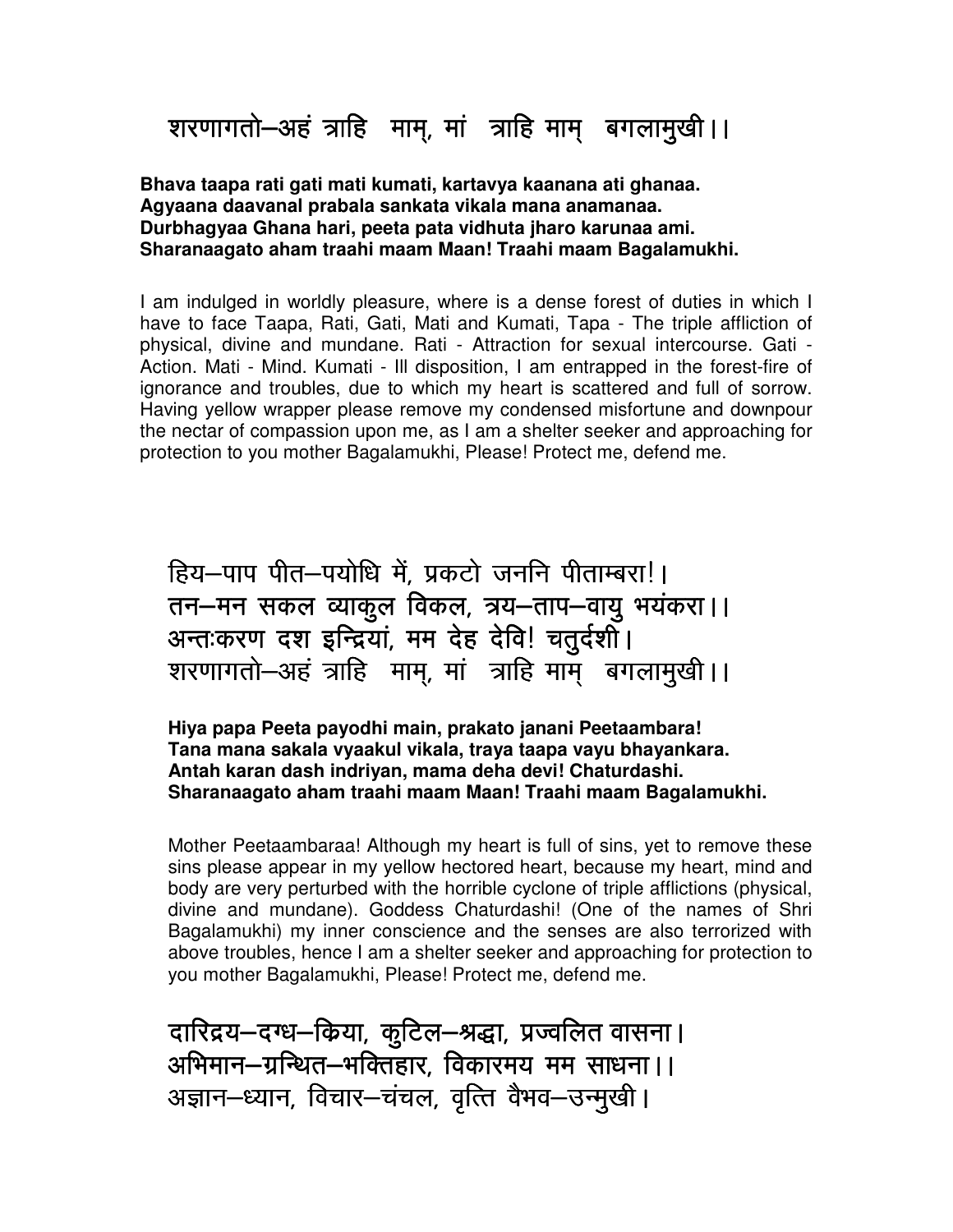शरणागतो-अहं त्राहि माम्, मां त्राहि माम् बगलामुखी।।

**Daridraya dagdha kriya, kutil shraddhaa, prajvalita vaasana. Abhimaan granthita bhakti haar, vikaramaya mama sadhana. Agyaan dhyana vichaara chanchala, vratti vaibhava unmukhi. Sharanaagato aham traahi maam Maan! Traahi maam Bagalamukhi.** 

My every act of offering to you is burnt with the fire of poverty, my veneration is mixed with curvature, I am infatuated with intense sexual desires, I have the garland of devotion to offer you, threaded with the flowers of pride and my adoration is mutilated. I am ignorant in meditation, my thoughts are not stable, and my mentality is charmed with prosperity, I say that my all acts make me totally incompetent in your worship, but I am a shelter seeker and approaching for protection to you mother Bagalamukhi, Please! Protect me, defend me. 

### **Baglamukhi Arati**

Second

जय पीताम्बरधाारिणी जय सुखदे वरदे, मातर्जय सुखदे वरदे। भक्त–जनानां क्लेशं, भक्त–जनानां क्लेशं, सततं दूर करे।। जय देवि. जय देवि।।1।। असुरैः पीडित देवास्तव शरणं प्राप्ता, मातस्तव शरणं प्राप्ताः। ध़त्वा कौर्म शरीर, धृत्वा कौर्म शरीर, ब्रूरी कृत दुखं।। जय देवि, जय देवि।।2।। मुनिजन वन्दित चरणे जय विमले बगले, मातर्जय विमले बगले। ्<br>संसारार्णव भीति संसारार्णव भीति नित्य शान्तकरे । । जय देवि जय देवि । ।३ । । नारद–सनक–मुनीन्द्रै–र्ध्यातं, पदकमलं, मातर्ध्यातं पदकमलम्। हरिहर-द्रुहिण-सुरेन्द्रै, हरिहर-द्रुहिण-सुरेन्द्रै, सेवित पदयुगलम् ।। जय देवि, जय देवि।।४।। कांचनपीठ-निविष्ठे मुद्गर-पाश-युते, मातर्मुद्गर पाशयुते। जिहवा-वज्र सुशोभित, जिहवा-वज्र सुशोभित, पीतांशुक-लसिते । । जय देवि, जय देवि।  $|5|$ । बिंदू त्रिकोण-षड़स्त्रै-अष्टदलोपरिते, व्यातर्ष्ट-दलोपरिते ।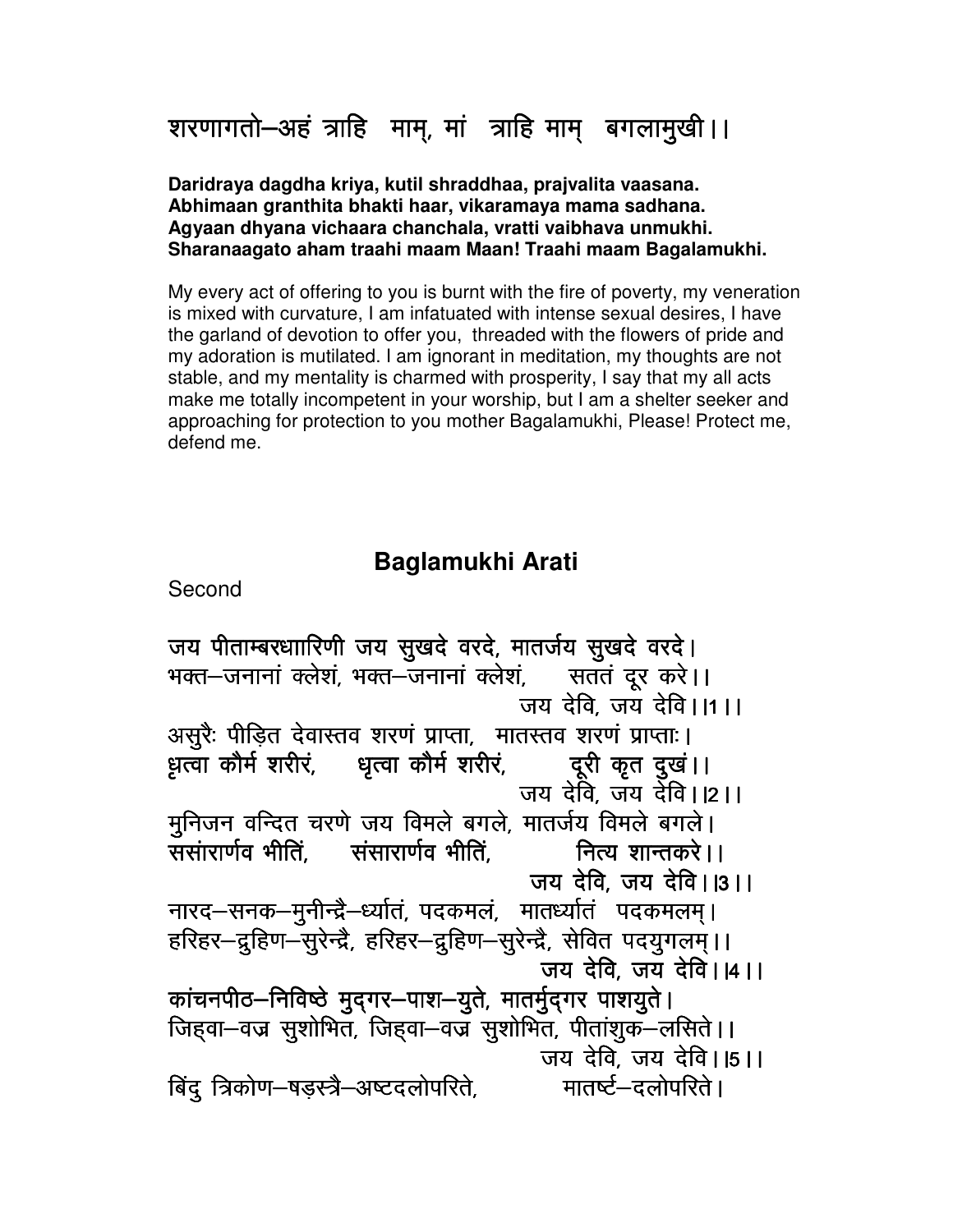षोडशदलगल–पीठं, षोडशदलगल–पीठं, भूपुर–वृत्त–युतं।। जय देवि, जय देवि।।6।।<br>- मातश्चिन्तयते रूपं। इत्थं साधक–वृन्दैश्चिन्तयते रूपं, मातश्चिन्तयते रूपं।<br>शत्रु विनाशक बीजं, शत्रु विनाशक बीजं, धृत्वा इत्कमले।। शत्र विनाशक बीजं, शत्र विनाशक बीजं, ्जय देवि, जय देवि।।7।।<br>मातर्लभते सौख्ययुतां। अणिमादिक बहुसिद्धिं लभते सौख्ययुतां, भोगान भूक्त्वा सर्वान, भोगान भूक्त्वा सर्वान, गच्छति विष्णू पदम्।। जय देवि, जय देवि।।8।।<br>मातरार्तिक्यं पठते। पूजाकाले को–अपि आर्तिक्यं पठते, , .<br>धनधान्यादि-समृद्धो, धनधान्यादि समृद्धो, सानिध्यं लभते ।। जय देवि. जय देवि। 19। 1

**Jai peetambara dhaarini jai sukhade varade, maatarjai sukhade varade; Bhakta jananam klesham, bhakta jananam klesham, satatam door kare. Jai Devi, Jai Devi. (1)** 

**Asuraih pidit devastav sharanam praapta, maatastava sharanam praaptah;** 

**Dhratvaa kaurma shariram, dhratvaa kaurma shariram, doori krata dukham.** 

 **Jai Devi, Jai Devi (2)** 

**Munijana vandit charane jai vimale Bagale, matarjai vimale Bagale; Sansaarnava bheetim sansaarnava bheetim' nitya shanta kare.** 

 **Jai Devi Jai Devi (3)** 

**Naarada Sanaka munindrair dhyaatam pada kamalam, maataradhyaatam pada kamalam;** 

**Harihar druhina surendrai, Harihar druhina surendra' sevita pada yugalam.** 

 **Jai Devi Jai Devi (4)** 

**Kanchana peetha nivishthe mudgar paasha yute, maatar mudgar paasha yute;** 

**Jivha vajra sushobhita, Jivha vajra sushobhita, peetanshuka lasite. Jai Devi Jai Devi (5)** 

**Bindu trikona shadastrai ashta daloparite, matara ashta daloparite; Shodasha dalagata peetham, Shodasha dalagata peetham, Bhoopur vrata yutam.** 

 **Jai Devi Jai Devi (6)** 

**Ittham saadhaka vrandaish chintayate rupam, maatas chintayate rupam; Shatru vinashaka beejam, shatru vinashaka beejam, dhratva hritkamale.** 

 **Jai Devi Jai Devi (7)** 

**Animaadik bahu siddhim labhate saukhya yutam, matar labhate saukhya yutam;**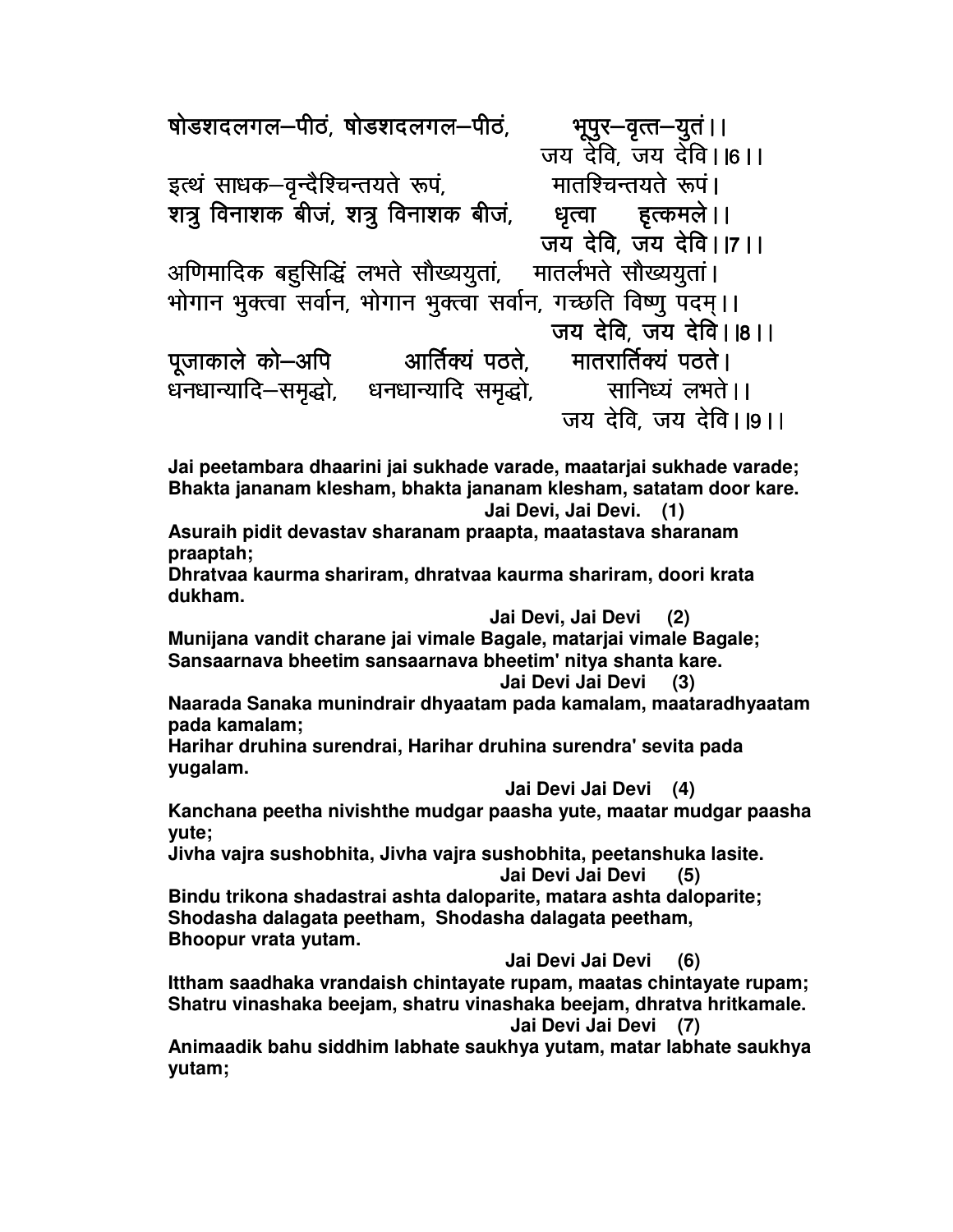**Bhaugana bhuktva sarvaana, bhaugana bhuktva sarvaana gachchhati Vishnu padam.** 

 **Jai Devi, Jai Devi (8) Pooja kaale ko api aartikyam pathate, maatar aartikyam pathate; Dhana dhaanyaadi samraddho, Dhana dhaanyaadi samraddho, saanidhyam labhate.** 

 **Jai Devi, Jai Devi (9)** 

### **Meaning of this Baglamukhi Aarti in English**

**Wearing yellow clothes! Victory to thee, the giver of pleasure and boon! Victory to thee, Mother! You are always the giver of pleasure and boons, victory to thee. O Goddess! You are the remover of the afflictions always, Victory to thee, victory to thee. (1)** 

**When tortured from demons, the Lords got thy shelter, Mother! When they got thy shelter, you had turned into the body of Kurma and removed their troubles. Almighty Goddess! Victory to thee, victory to thee. (2)** 

**Your lotus feet are worshipped by religious mendicants, O Vimaley! Bagaley! Victory to thee. You quite down the living beings afraid from the worldly ocean. O Goddess! Victory to thee, victory to thee. (3)** 

**The saints Narada, Sanaka and Lord Indra meditate on Thy lotus feet, Mother! They meditate on your lotus feet. Almighty God, Harihara and lord of the lords seek shelter in your feet. O Goddess! Victory to thee, victory to thee. (4)** 

**Having Mudgara (club) and noose you are sited on golden throne (Peetha), your tongue is decorated with Vajra (a kind of fatal weapon), and you are yellow wrapped, O Goddess! Victory to Thee, victory to Thee. (5)** 

**Your yantra is made with Bindu (Center point), triangle, sixth angled, eight petals, which are surrounded by a circle. There on sixteen petals are also surrounded with Bhopura (the outer double lines surrounding the yantra). O Goddess! Victory to Thee, Victroy to Thee. (6)** 

**The adorers having the enemy destroyer Beeja (Lam) in their lotus heart, meditate on the form of Mother, they achieve anima and more other siddhis and get pleasure. They bear all the pleasures on the earth and go in the feet of Lord Vishnu. O Goddess! Victory to Thee, Victory to Thee. (7)(8)**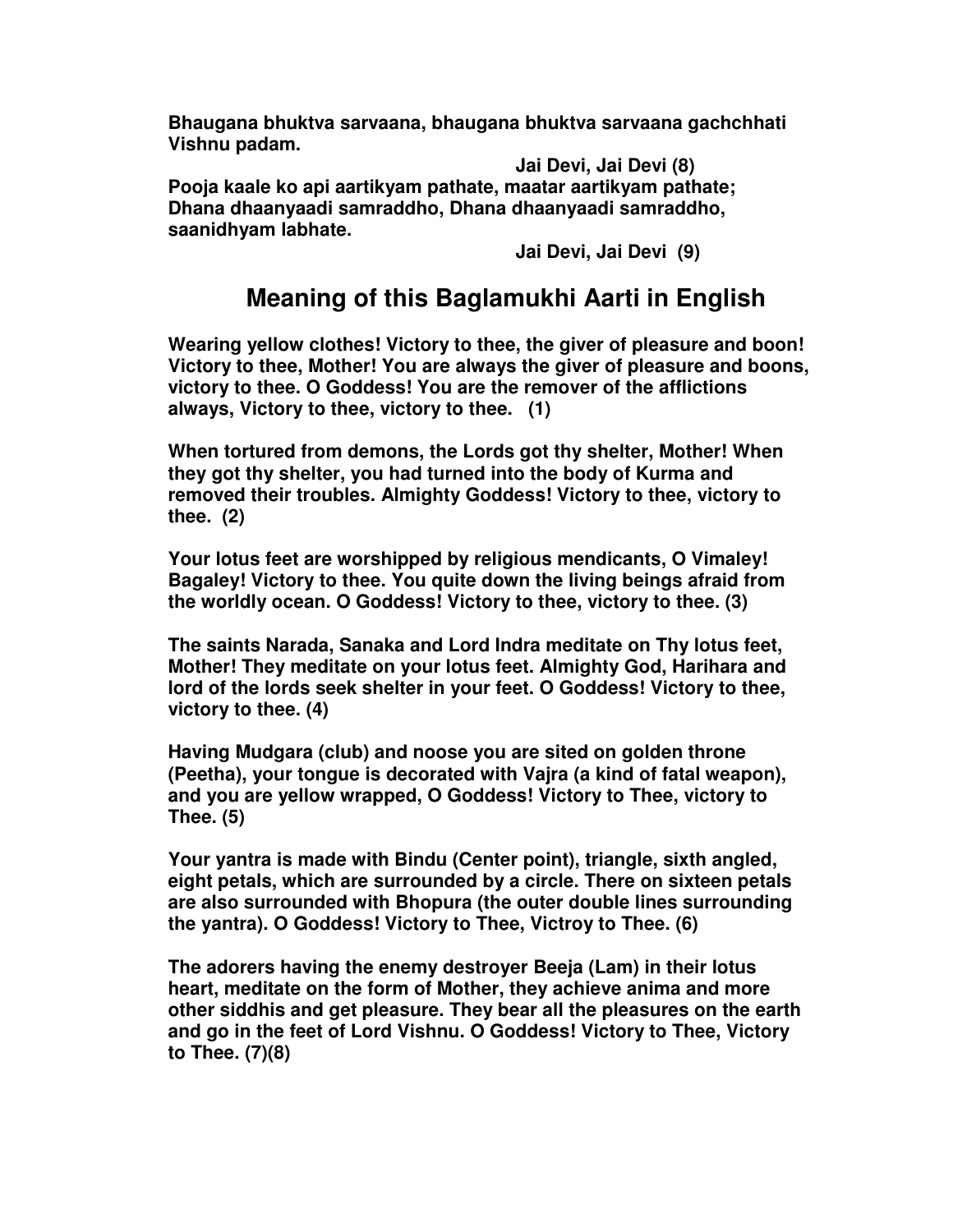**During the adoration period who reads the Arati, Mother! reads the Arati; he becomes prosperous with wealth and grain and achieves your proximity. O Goddess! Victory to Thee, victory to Thee.** 



 **Shri Yogeshwaranand Ji +919917325788, +919410030994 shaktisadhna@yahoo.com www.anusthanokarehasya.com www.baglamukhi.info** 

My dear readers! Very soon I am going to start a free of Cost E-mail based monthly magazine related to tantras, mantras and yantras including practical uses for human welfare.It will be delivered to you in pdf format to your email id which you can read on any device and you can also take its print. I request you to appreciate me, so that I can change my dreams into reality regarding the service of humanity through blessings of our saints and through the grace of Ma Pitambara. Please make registered to yourself and your friends. For registration email me at shaktisadhna@yahoo.com. Thanks

For Purchasing all the books written By Shri Yogeshwaranand Ji Please Contact 9675778193

 **1. MAHAVIDYA SHRI BAGLAMUKHI SADHANA AUR SIDDHI**